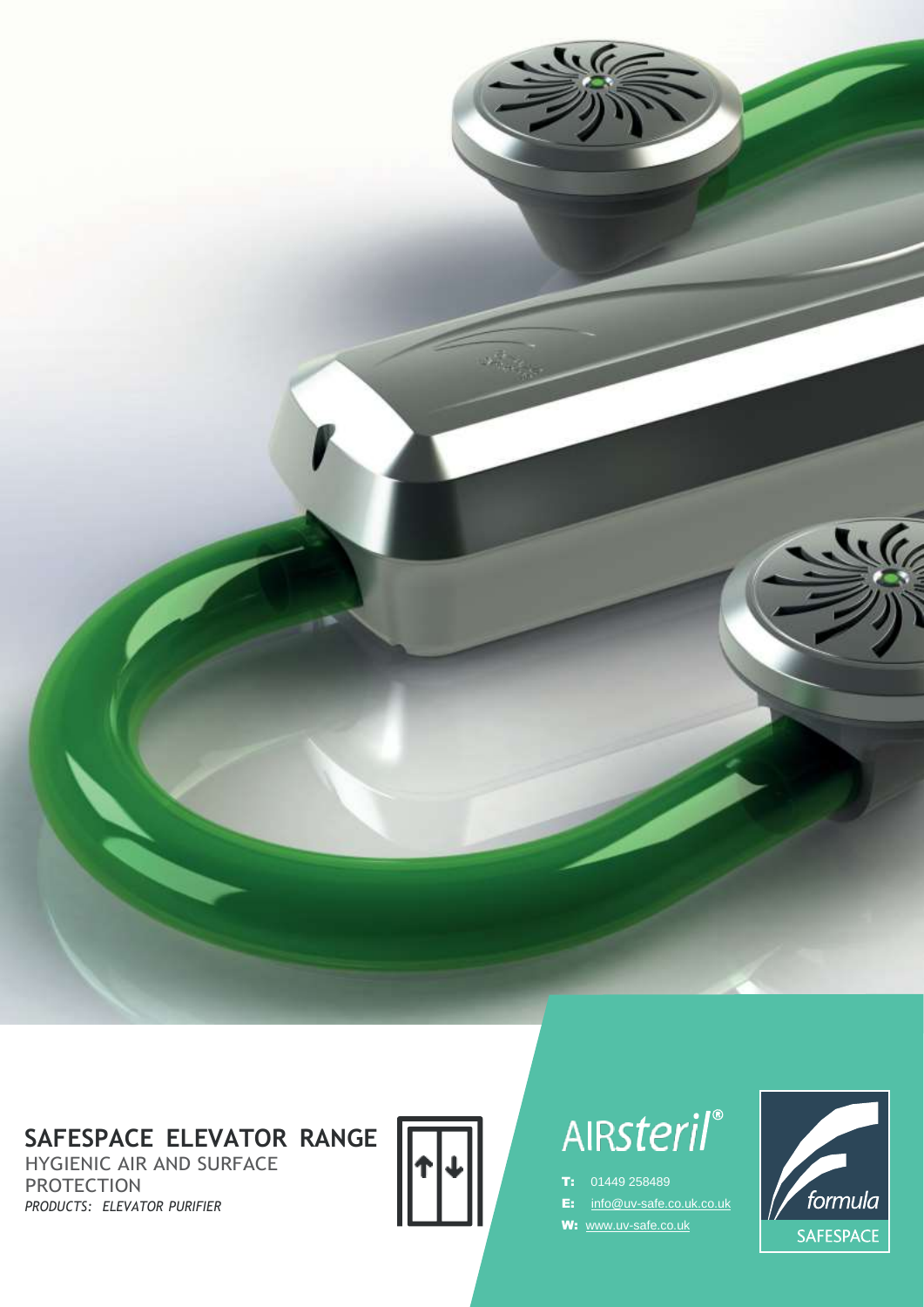

**SAFESPACE ELEVATOR RANGE** ELEVATOR PURIFIER



# THE MOST ADVANCED ELEVATOR CAR DISINFECTION TECHNOLOGY PROVEN TO KILL HARMFUL VIRUSES AND BACTERIA

THERE ARE MANY AREAS WITHIN A BUILDING WHERE SOCIAL DISTANCING IS SIMPLY NOT POSSIBLE, THE MOST OBVIOUS OF WHICH IS AN ELEVATOR

- The Safespace elevator range technology can remove up to 99.99% of airborne microbes in minutes.
- Designed using the elevator expertise of Formula systems and the proficiency in infection control technology from AIRsteril.
- The most advanced viral and bacterial control technology of its kind sanitizing both the air and surfaces within an elevator car.
- Control harmful bacteria and viruses 24 hours a day, 365 days a year.

Elevators are a key requirement in multi-storey buildings and measures like social distancing and regular cleaning can create long delays. Cleaning is often impractical during the busiest periods and cannot prevent airborne infections.

Viruses, bacteria, allergens, and mould are constantly present in the air around us, with the design of many buildings and air handling systems increasing the chances of them being distributed across wide areas. High numbers of individuals can pass through an elevator in a working day. The more people passing through an area, the higher risk of infections spreading which increases absenteeism and associated costs.

A person unknowingly harbouring an airborne infection can spread the associated risk over a large area. Individuals who can be conscious of not coughing or sneezing in more public areas may be much less concerned about the same activities in "unseen areas" like an elevator which is another reason controlling microorganisms here is an essential part of any company's infection control strategy.



## **›** COMMON PROBLEMS **›** ADDITIONAL PRODUCT BENEFITS

- › Proven to kill airborne and surface viruses and bacteria
- › Eliminate unpleasant odours
- › Enhanced protection for both staff and visitors
- › Fan driven for consistent performance
- › Safe and suitable for use in enclosed areas of continuous occupation
- $\cdot$  Single unit offers coverage of up to 18 $m<sup>3</sup>$
- › Maintenance only once per year
- › Technology proven to reduce absenteeism

## **›** PERFECT FOR USE IN

- › Shopping elevators
- › Cargo elevators
- › Warehouse elevators
- › Residential elevators